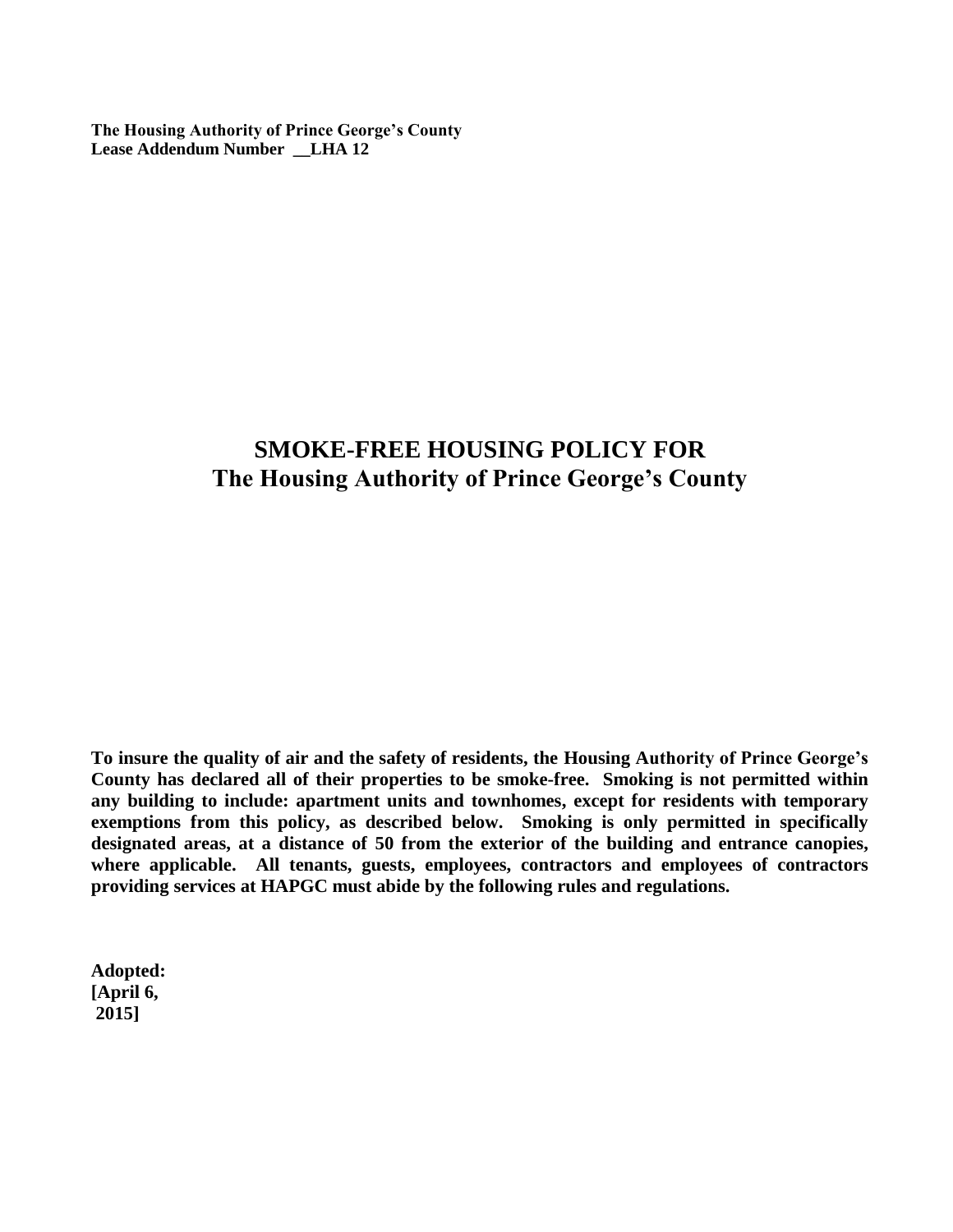## **Smoking Policy Page 2**

### **The Housing Authority of Prince George's County finds that:**

In 2012, the County council of Prince George's County introduced and ratified bill **CB-24-2012** addressing: The Public Housing and Senior Citizen Housing Ban for the purpose of restricting smoking inside of public housing and senior citizen housing. **Subtitle 19. Pollution. Sections 19-140, 19-141, 19-142 and 19-143** The Prince George's County Code (2011 Edition). The county's bill is bolstered by Federal Housing and Urban development (**HUD**) submittal of two notices **[Notice Nos. PIH-2009-21 (HA) and H 2010-21]** prompting public housing authorities to implement non-smoking policies in some or all of their public housing units.

In 2008, Maryland passed the Clean Indoor Air Act (CIAA) which prohibits smoking in all indoor public areas, including bars and restaurants. The CIAA also covers all indoor common areas in multi-unit housing complexes. However, smoking in outdoor areas and within individual units can expose residents to harmful secondhand smoke drift. [The US Surgeon General \(2010\) report](http://www.surgeongeneral.gov/library/reports/tobaccosmoke/index.html) confirmed that there is no risk-free level of exposure to tobacco smoke. In multi-unit housing, secondhand smoke drift is hazardous to the health of residents, especially children. Implementing smoke-free policies in low income multi-unit housing would help to reduce secondhand smoke exposure for residents.

Whereas, the 2006 U.S. Surgeon General's Report, *The Health Consequences of Involuntary Exposure to Tobacco Smoke*, has concluded that (1) secondhand smoke exposure causes disease and premature death in children and adults who do not smoke; (2) children exposed to secondhand smoke are at an increased risk for sudden infant death syndrome (SIDS), acute respiratory problems, ear infections, and asthma attacks, and that. smoking by parents causes respiratory symptoms and slows lung growth in their children; (3) exposure of adults to secondhand smoke has immediate adverse effects on the cardiovascular system and causes coronary heart disease and lung cancer; (4) there is no risk-free level of exposure to secondhand smoke; (5) establishing smokefree workplaces is the only effective way to ensure that secondhand smoke exposure does not occur in the workplace, because ventilation and other air cleaning technologies cannot completely control for exposure of nonsmokers to secondhand smoke; and (6) evidence from peer-reviewed studies shows that smoke-free policies and laws do not have an adverse economic impact on the hospitality industry.

Whereas, numerous studies have found that tobacco smoke is a major contributor to indoor air pollution, and that breathing secondhand smoke (also known as environmental tobacco smoke) is a cause of disease in healthy nonsmokers, including heart disease, stroke, respiratory disease, and lung cancer. The National Cancer Institute determined in 1999 that secondhand smoke is responsible for the early deaths of approximately 53,000 Americans annually.

Whereas, based on a finding by the California Environmental Protection Agency in 2005, the California Air Resources Board has determined that secondhand smoke is a toxic air contaminant, finding that exposure to secondhand smoke has serious health effects, including low birth-weight babies; sudden infant death syndrome (SIDS); increased respiratory infections in children; asthma in children and adults; lung cancer, sinus cancer, and breast cancer in younger, premenopausal women; heart disease; and death.

Now therefore, the Housing Authority of Prince George's County adopts this smoke-free housing policy for :

- 1100 Owens Road Apartment Building located at 1100 Owens Road, Oxon Hill, MD 20745
- Cottage City Apartments located at4142 Bunker Hill Road Cottage City, MD 20722
- Kimberly Gardens Multi Family Units located at 9214 Cherry Lane Laurel, MD 20708
- Marlboro Towne Multi- Family Units located at 1849 Tanow Place District Heights, MD 20747
- RollingCrest Townhomes located at 5659 Sargent Road Hyattsville, MD 20722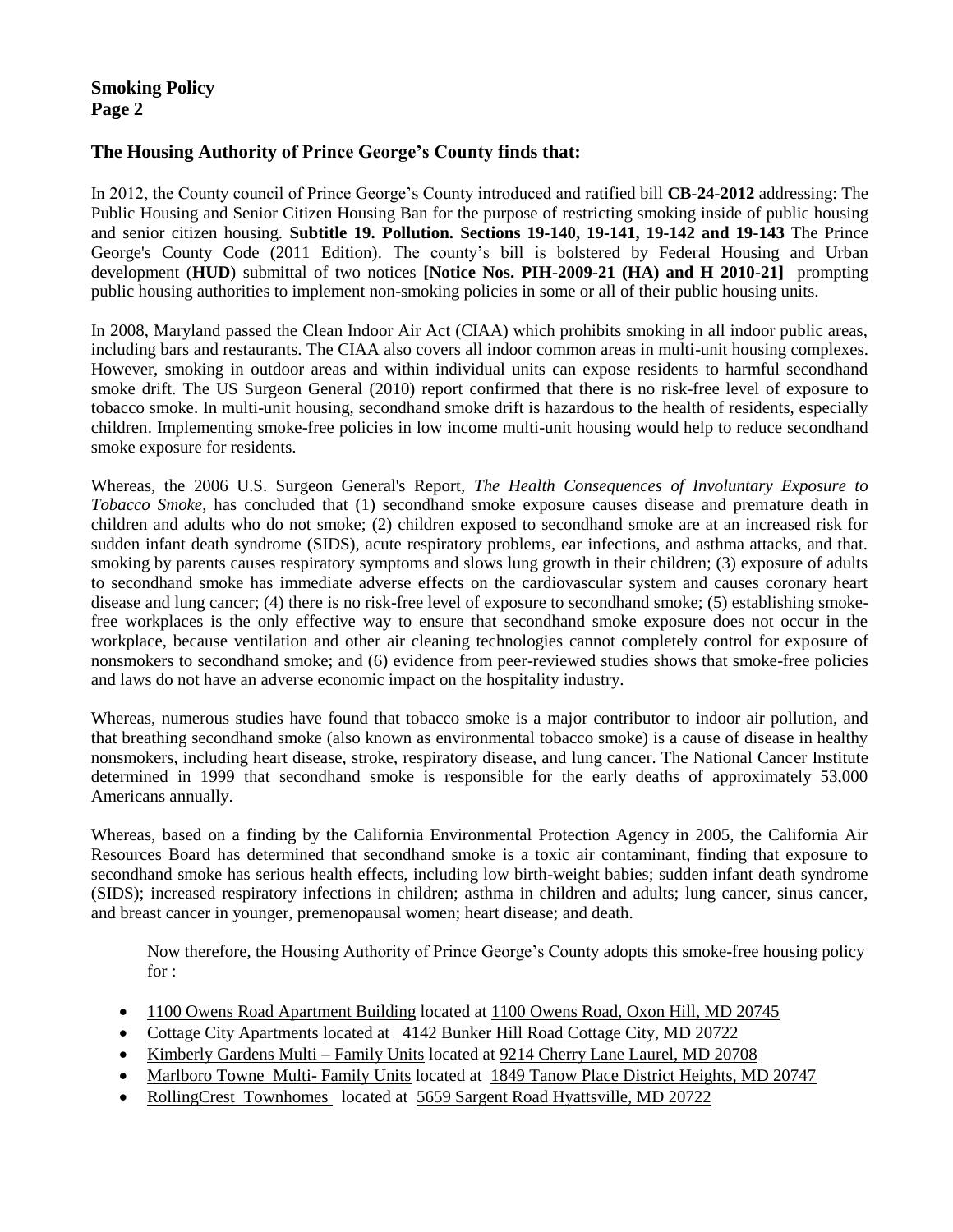## **Smoking Policy**

#### **Page 3**

I. This policy establishes standards and requirements to provide a smoke-free environment for all Housing Authority of Prince George properties. Smoking is not permitted anywhere in the building including apartment units and townhomes, in accordance with the following schedule. Effective on [June 01, 2015 ], all current tenants, guests, employees, contractors and employees of contractors providing services at HAPGC, after this date will be prohibited from smoking within any building to include: apartment units and townhomes, except for residents with temporary exemptions from this policy. There is a temporary exception to this policy for current residents who are smokers. Any current resident as of [June 01, 2015] who smokes must complete a temporary smoking exemption form allowing them to smoke in their apartment only. This exemption will continue only until the date of the resident's lease renewal, at which time the smoking policy will also apply to the resident. Failure of any resident to follow the smoke-free policy will be considered a lease violation.

#### II. Definitions

- a. "Smoking" means carrying or smoking a lighted tobacco product or the burning of any material to be inhaled including, but not limited to, cigarettes, cigars, hookahs, and pipes.
- b. "Institutional Property" means any property owned, leased, or otherwise controlled or operated by HAPGC, including buildings, other structures and grounds, and vehicles owned or leased by the institution.
- c. Smoking outside the building is limited to the following area(s), if any: 50 feet beyond the exterior of the building
- III. Smoking Cessation Assistance
	- a. Assistance Programs. The The Prince George's Health Department shall make available smoking cessation assistance to Tenants, which may include opportunities to participate in smoking cessation seminars, classes, and counseling smoking cessation products and materials.
	- b. Smoking Cessation Information. HAPGC resident Services shall be designated to answer questions, refer tenanats to on-site and outside resources, and otherwise provide information about smoking cessation assistance options and opportunities

#### IV. Implementation

- a. This policy shall be administered by the HAPGC Housing Assistance Division .
- b. Communication. The HAPGC Housing Assistance Division shall provide initial and ongoing information to communicate the requirements of this policy, including:
	- i. Dissemination of the key elements of the policy to tenants, staff, and others on websites and in appropriate written materials; and
	- ii. The placement of exterior and interior notices and signs announcing that smoking is prohibited.

 c. Consequences. HAPGC Housing Assistance Division will establish appropriate procedures and consequences, which may include fines or disciplinary measures that do not exclude eviction, for violations of this policy.

 d. New tenants will be given two (2) copies of the smoking policy. After review, the tenant will sign both copies and return one to the Housing Authority of Prince George's County office. The copy will be placed in the tenant's file.

e. Upon adoption of this policy, all tenants presently living in Housing Authority of Prince George's County properties will be given two copies of the policy. After review, the tenant will sign both copies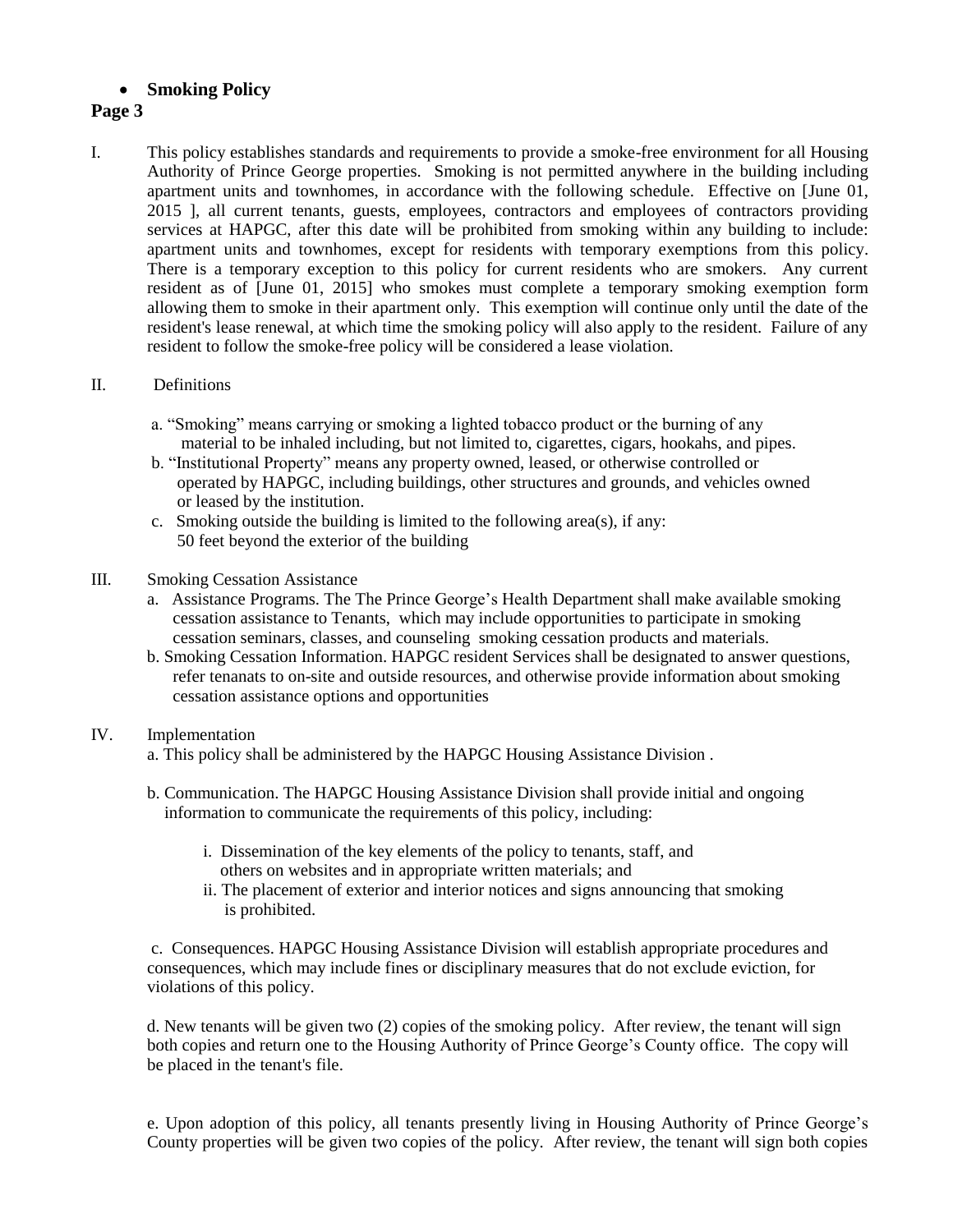and return one to the Housing Authority of Prince George's County office for placement in the tenant's file.

\_\_\_\_\_\_\_\_\_\_\_\_\_\_\_\_\_\_\_\_\_\_\_\_\_\_\_\_\_\_\_\_\_\_\_\_\_\_\_\_\_\_\_\_\_\_\_\_\_\_\_\_\_\_\_\_\_\_\_\_\_\_\_\_\_\_\_\_\_\_\_\_\_\_\_\_\_\_\_

## TENANT CERTIFICATION

I have read and understand the above smoking policy and I agree to comply fully with the provisions. I understand that failure to comply may constitute reason for termination of my lease.

| Address | <b>Resident Signature:</b> |  |  |
|---------|----------------------------|--|--|
|         |                            |  |  |

Apartment Number: Date: